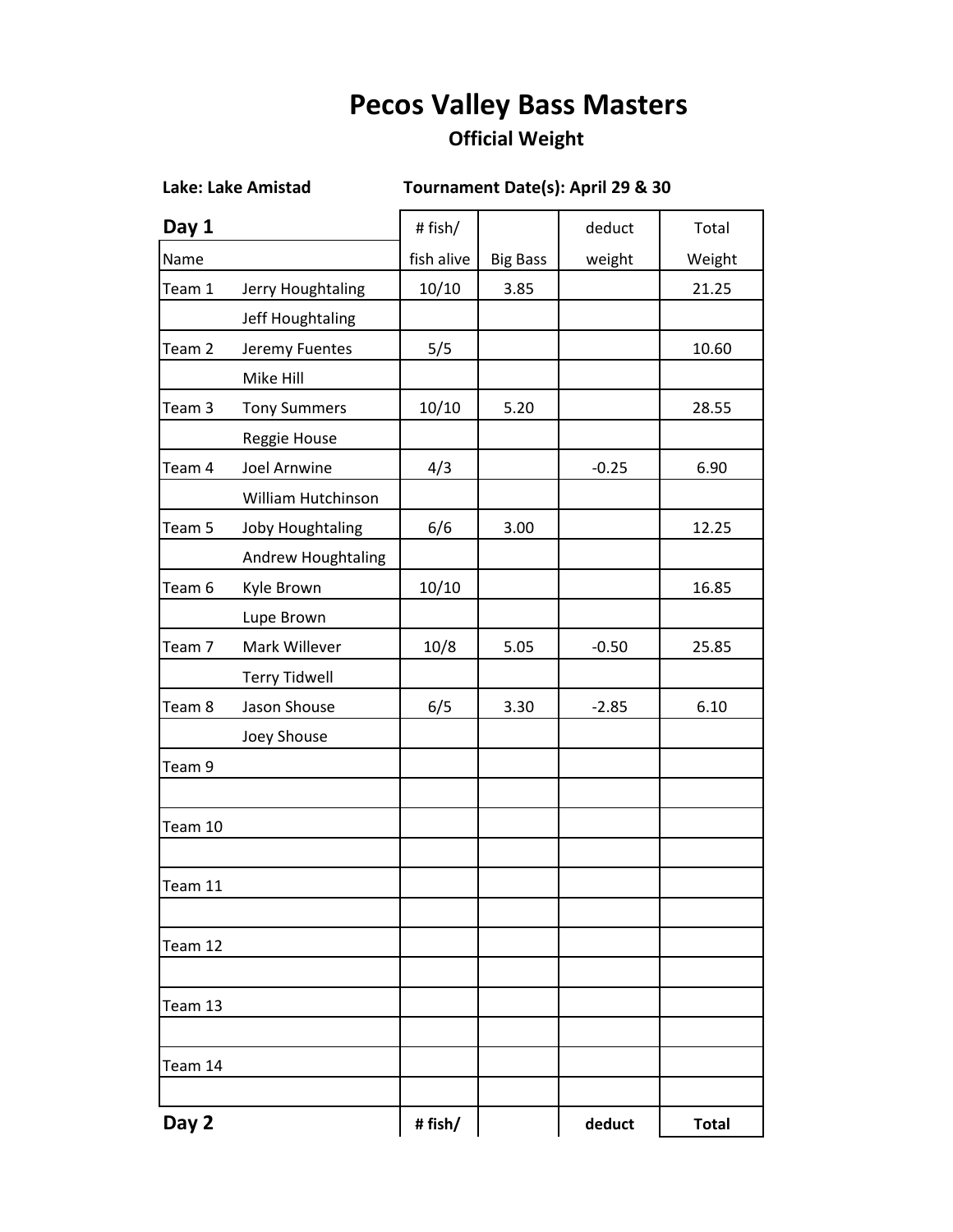| <b>Name</b> |                      | fish alive       | <b>Big Bass</b> | weight | Weight |
|-------------|----------------------|------------------|-----------------|--------|--------|
| Team 1      | Jerry Houghtaling    | 7/7              |                 |        | 9.60   |
|             | Jeff Houghtaling     |                  |                 |        |        |
| Team 2      | Jeremy Fuentes       | 4/4              | 5.30            |        | 10.60  |
|             | Mike Hill            |                  |                 |        |        |
| Team 3      | <b>Tony Summers</b>  | 8/8              |                 |        | 13.55  |
|             | Reggie House         |                  |                 |        |        |
| Team 4      | <b>Joel Arnwine</b>  | 5/5              |                 |        | 7.60   |
|             | William Hutchinson   |                  |                 |        |        |
| Team 5      | Joby Houghtaling     | 3/3              |                 |        | 5.40   |
|             | Andrew Houghtaling   |                  |                 |        |        |
| Team 6      | Kyle Brown           | 2/2              |                 |        | 3.00   |
|             | Lupe Brown           |                  |                 |        |        |
| Team 7      | Mark Willever        | 7/7              | 5.40            |        | 16.40  |
|             | <b>Terry Tidwell</b> |                  |                 |        |        |
| Team 8      | Jason Shouse         | $\boldsymbol{0}$ |                 |        | 0.00   |
|             | Joey Shouse          |                  |                 |        |        |
| Team 9      |                      |                  |                 |        |        |
|             |                      |                  |                 |        |        |
| Team 10     |                      |                  |                 |        |        |
|             |                      |                  |                 |        |        |
| Team 11     |                      |                  |                 |        |        |
|             |                      |                  |                 |        |        |
| Team 12     |                      |                  |                 |        |        |
|             |                      |                  |                 |        |        |
| Team 13     |                      |                  |                 |        |        |
|             |                      |                  |                 |        |        |
| Team 14     |                      |                  |                 |        |        |
|             |                      |                  |                 |        |        |
|             |                      |                  |                 |        |        |
|             |                      |                  |                 |        |        |

## **Tournament winners**